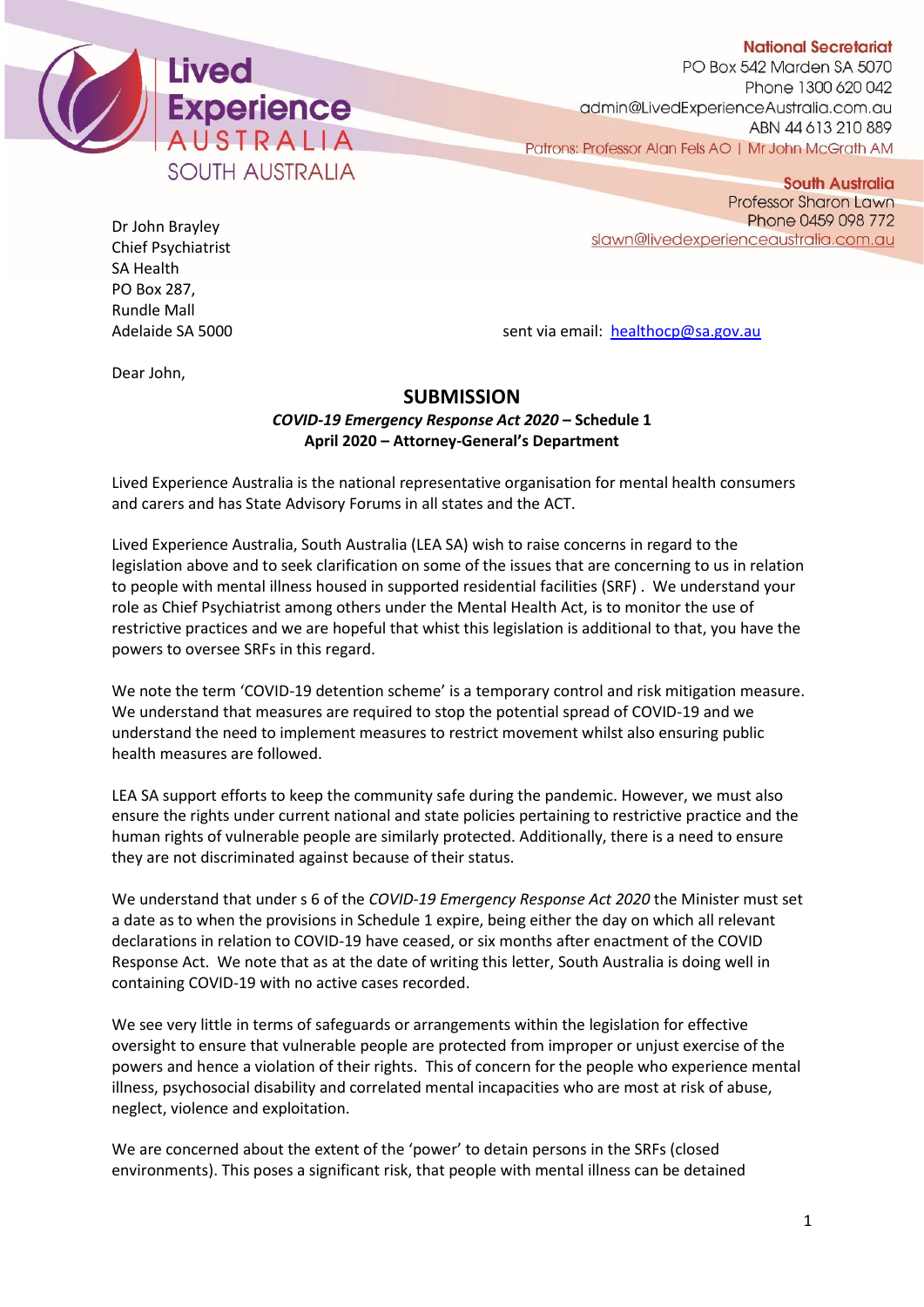arbitrarily. In addition, rights of review and complaints are limited to the principal decision maker (the 'Authorising Officer') and the South Australian Civil and Administrative Tribunal (SACAT). We note that as there are often long wait times for SACAT hearings, this position is of very little practical value. Similarly, while the legislation talks about external oversight from the Community Visitor, we understand the Community Visitor is not authorised to enter a person's place of residence.<sup>1</sup>

We note that the definition of a 'protected person' includes persons 'mentally incapacitated'<sup>2</sup>who are a resident in SRFs or other supported accommodation. As a result, this legislation does not reference the need for a formal diagnosis or other requirements to ensure due process has been followed in determining the mental capacity of the protected person. Rather, the legislation appears to enable persons without medical training to determine mental incapacity. We consider this significantly increases the risk for persons to be detained under this legislation.

LEA SA also understands that many SRF are also NDIS providers and we query the overlap between this legislation and that of the NDIS Act especially in terms of reportable incidents which are required for any restrictive practice of NDIS participants.

Further, we believe there is a lack of transparency surrounding the introduction of this legislation. In particular, although the legislation empowers the Minister to publish guidelines via a website, the Guidelines have been made available through the Gazette. We query whether an SRF manager, organisations or private guardians etc would know where and when to find these.

We understand the legislation pertains to a broader group than the SRFs and people can be detained in other premises. In all settings that the legislation can be applied, we are concerned about intimidation being used by others toward a protected person.

An ongoing concern is regarding the discrimination of people with mental illness and the lack of safety with no 'eyes' or direct oversight. More broadly, we note that concerns as to use of restrictive practices and ineffective supervision and oversight for vulnerable persons are key themes emerging from the Oakden inquiry and Royal Commission into Aged Care Quality and Safety. These concerns are echoed in the failures and a lack of independent oversight that culminated in the recent death of Ms Ann Marie Smith. As the media reported, a lack of oversight of the carer tending to her needs, coupled with prolonged, unsupervised access enable severe neglect and abuse to take place, using methods such as detention. Acknowledging that poor oversight is a recurring theme that underscores well-known instances of abuse and neglect of vulnerable persons within South Australia, we urge the Government to consider how to strengthen oversight of the legislation, with a view to preventing improper exercises of the power to detain and effective, ongoing monitoring of the welfare of those detained.

Apart from the generalised concerns outlined above, specific concerns are:

1. Schedule 1, Clause 11 allows person(s) in charge of an SRF, or a manager of the service provider organisation to be known as the **prescribed person** to seek approval for the temporary detention (restriction of movement) of a protected person up to 28 days.

We are concerned that the legislation could be misused for people who engage in or exhibit behaviours of concern and the Prescribed Person could apply for the right to detain the person based on this COVID 19 legislation.

<sup>&</sup>lt;sup>1</sup> Schedule 1, s 9(1)(a)(i) which confers powers to detain protected person at their usual place of residence.

<sup>2</sup> *Guardianship and Administration Act 1993* (SA) (Guardianship Act).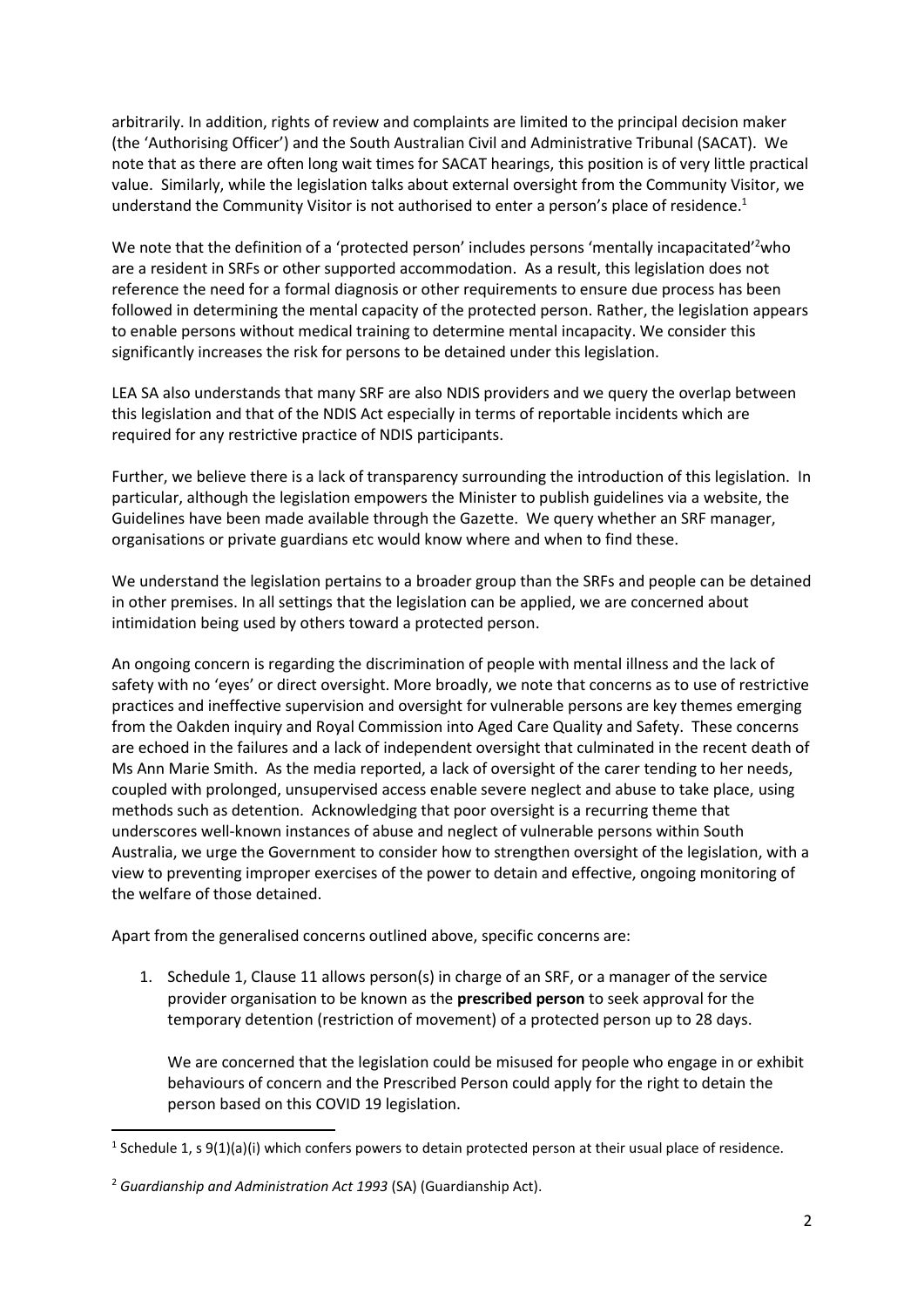We are concerned about the level of power the legislation affords the **prescribed person** and lack of oversight in how powers are used. Additionally, we fear that the attitudes towards people with mental illness and mental incapacity may cause misuse of detention where a **protected person** is assumed to not understand and be capable of carrying out social distancing practices.

We believe an independent person not related to a facility should have oversight of the prescribed person.

*We seek clarification on a process which would see greater protection.*

2. We note that the definition of a 'protected person' includes persons 'mentally incapacitated'

*We request confirmation as to who decides this status and whether it is intended that people require a formal diagnosis of mental illness and subsequent capacity concerns by a psychiatrist or psychologist.* 

3. Clause 12, grants additional powers to other people to apply for detention of a protected person who is not already under the Guardianship of the Minister.

*We seek clarification around the broadness of these additional powers of other people.*

4. The Information Sheet says: *Detention is not limited to the protected person's usual place of residence and can be sought if the person does not have a guardian and must be detained at a medical facility or at other accommodation away for their usual place of residence*.

*We seek clarification as to whether this implies that a protected person could be admitted to an acute unit under these provisions for up to 28 days (medical facility) and whether this action has the power to override the SA Mental Health Act.*

5. The information also specifies that detention must not include **seclusion**, except as an **option of last resort**. Therefore, seclusion could be used and may mean that a protected person in any facility could be confined to their room or 'other such action' which in our opinion is too broad.

*We seek clarification as to the specific processes of determination of 'seclusion' which we believe is very much open to misuse or abuse*.

6. LEA SA is also concerned about practices by some SRFs permitted now under this legislation given South Australia has COVID-19 well contained with no active cases, as well as when the legislation is rescinded.

*We seek clarification as to which body will monitor whether SRFs continue to unlawfully detain their residents. We cannot see any oversight requirements of SRF managers either within the legislation.* 

7. Of concern is that private guardians have the power to approve the detention of the person at their usual place of residence for a period of up to 28 days. An extension beyond this period will need to be considered by SACAT yet it does not refer to a further 28 days or any other period.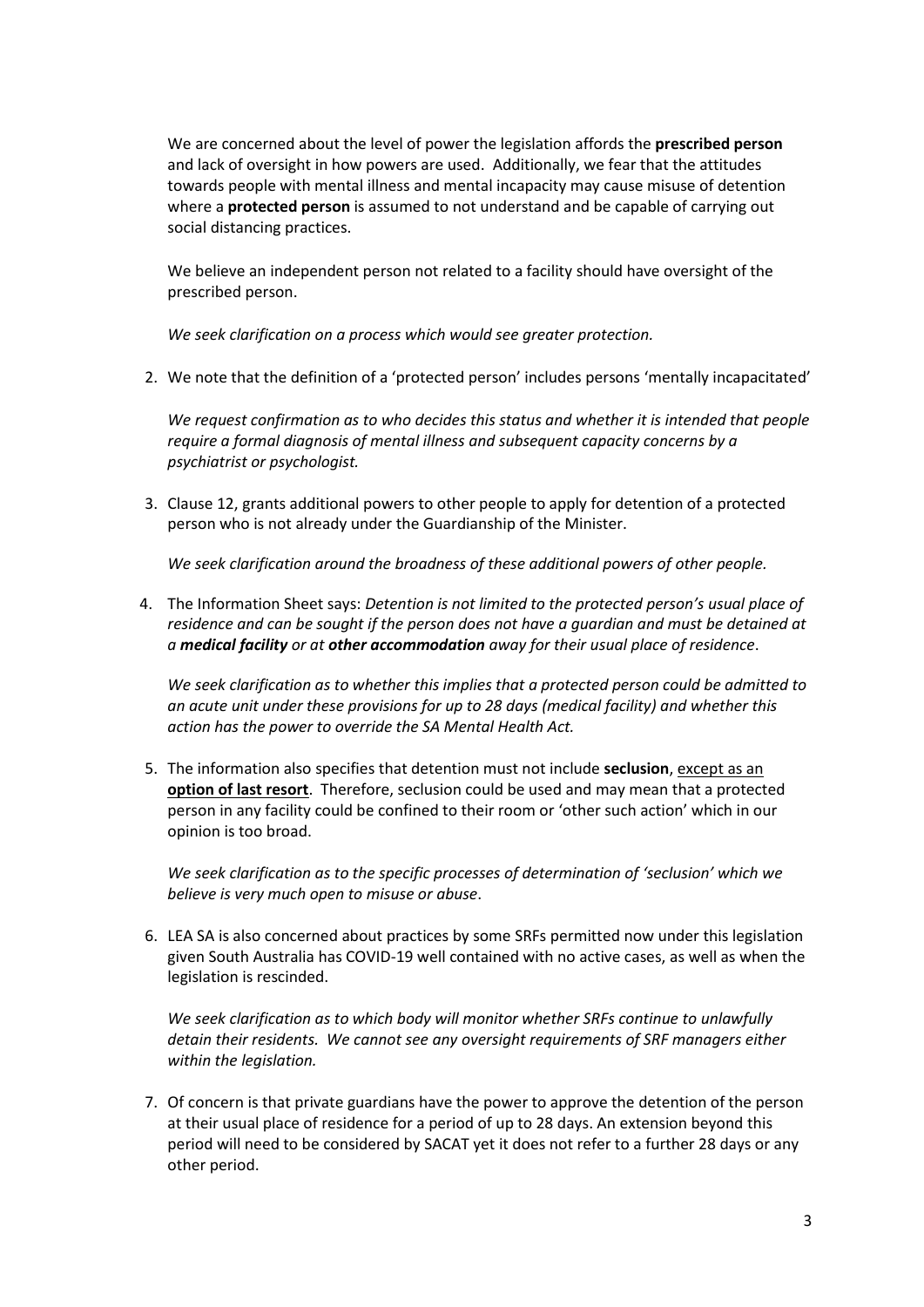*We seek clarification as to the term or days of any extended power of detention.*

8. We also note from the Information Sheet that SACAT has **no role** in relation to this temporary approval. However, we also note (from the Office of the Public Advocate website) that where a prescribed person requests an order be extended beyond the initial 28 days, applications can be made to SACAT.

*We seek clarification as to the involvement of SACAT as we see and support the need for an independent oversight body.*

9. We hold similar concerns around the possible brief 48-hour detention enacted by a prescribed person (who could be a private guardian) to detain a protected person at their premises for the purposes of contacting the relevant approver for approval under the legislation.

*We seek clarification as to what manner a protected person can be detained in their own home.*

10. If the protected person is detained under the new legislation and leaves the premises, action can be taken by a guardian or prescribed person (which includes police officers) to transport them back to their usual place of residence.

*We seek clarification as to the role of the police.*

11. We have concerns around the powers and penalties associated with the definition of an 'Authorising Officer'. A new role has been created 'Authorising Officer' to authorise a prescribed person to submit applications for temporary detention of a protected person. Lived Experience Australia SA has concerns around the complaints process which sees a protected person, their family or others seeking to lay a complaint through contacting the Authorising Officer.

We note the Authorising Officer has the power to enforce the detention of a protected person in the first instance. We hold serious concerns that the same person approving an order for detention is the same person administering complaints and determining outcomes. This gives rise to further safeguarding risks with respect to conflict of interest and absence of independent advocacy to assist a person to navigate complaints and grievances mechanisms.

*We seek clarification as to the issue of lack of independent oversight.* 

12. Clause 7(1)(b) also states the Authorising Officer may delegate functions or powers 'to any other specified person or body'. We believe this is a very broad clause.

*We seek clarification around whether this could be a manager or staff at a supported residential facility.*

13. We also note in terms of review of decisions that an application must be made within 7 days. This short time limitation rarely protects a person and often work against their interests. The scheduling of review is usually so far ahead that the appeal process is noted as meaningless anyway.